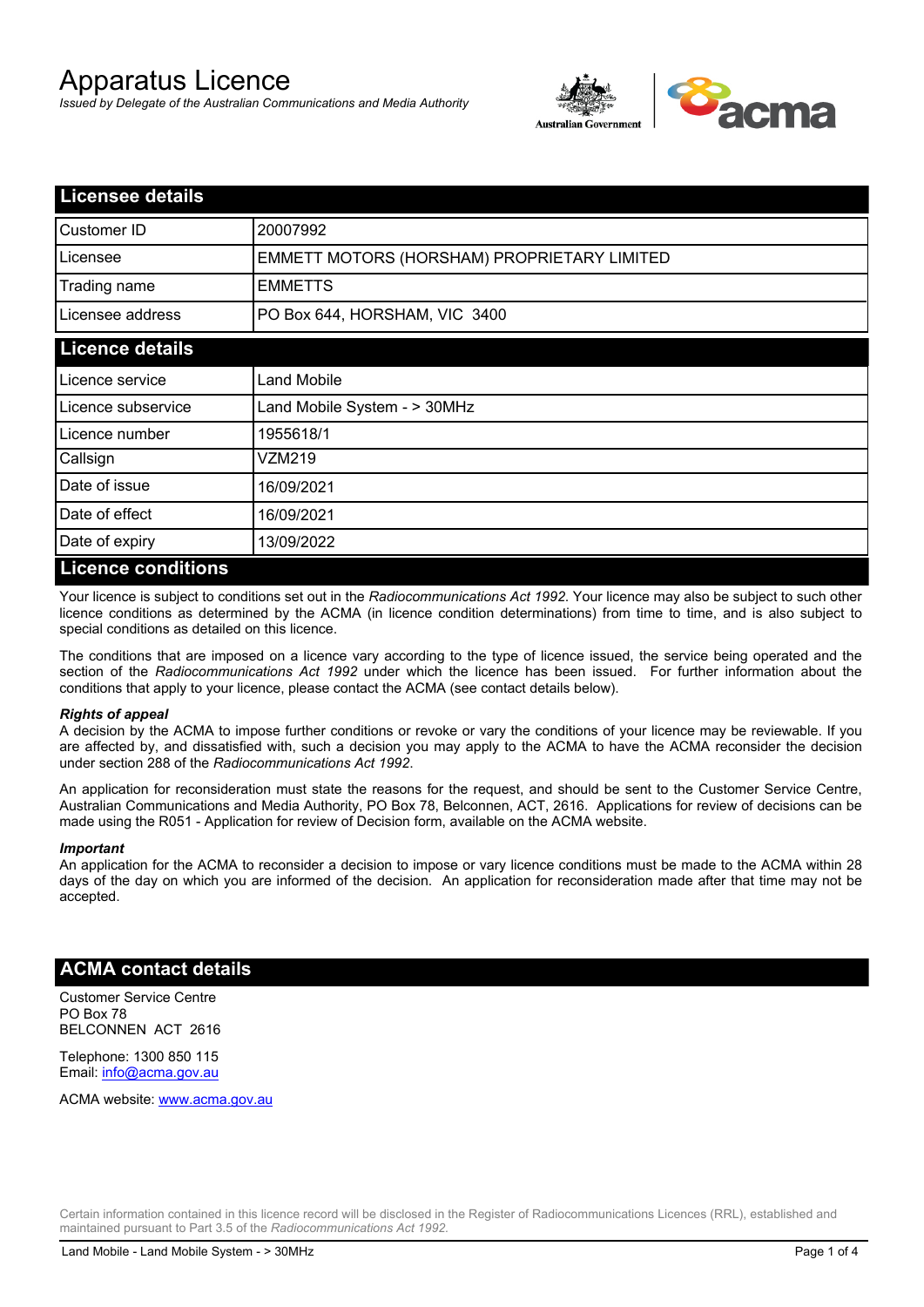# **Advisory Notes applying to licence no.: 1955618/1**

Conditions applicable to the operation of Land Mobile System station(s) authorised under this licence can be found in the Radiocommunications Licence Conditions (Apparatus Licence) Determination and the Radiocommunications Licence Conditions (Land Mobile Licence) Determination. Copies of these determinations are available from the ACMA and from the ACMA home page (www.acma.gov.au).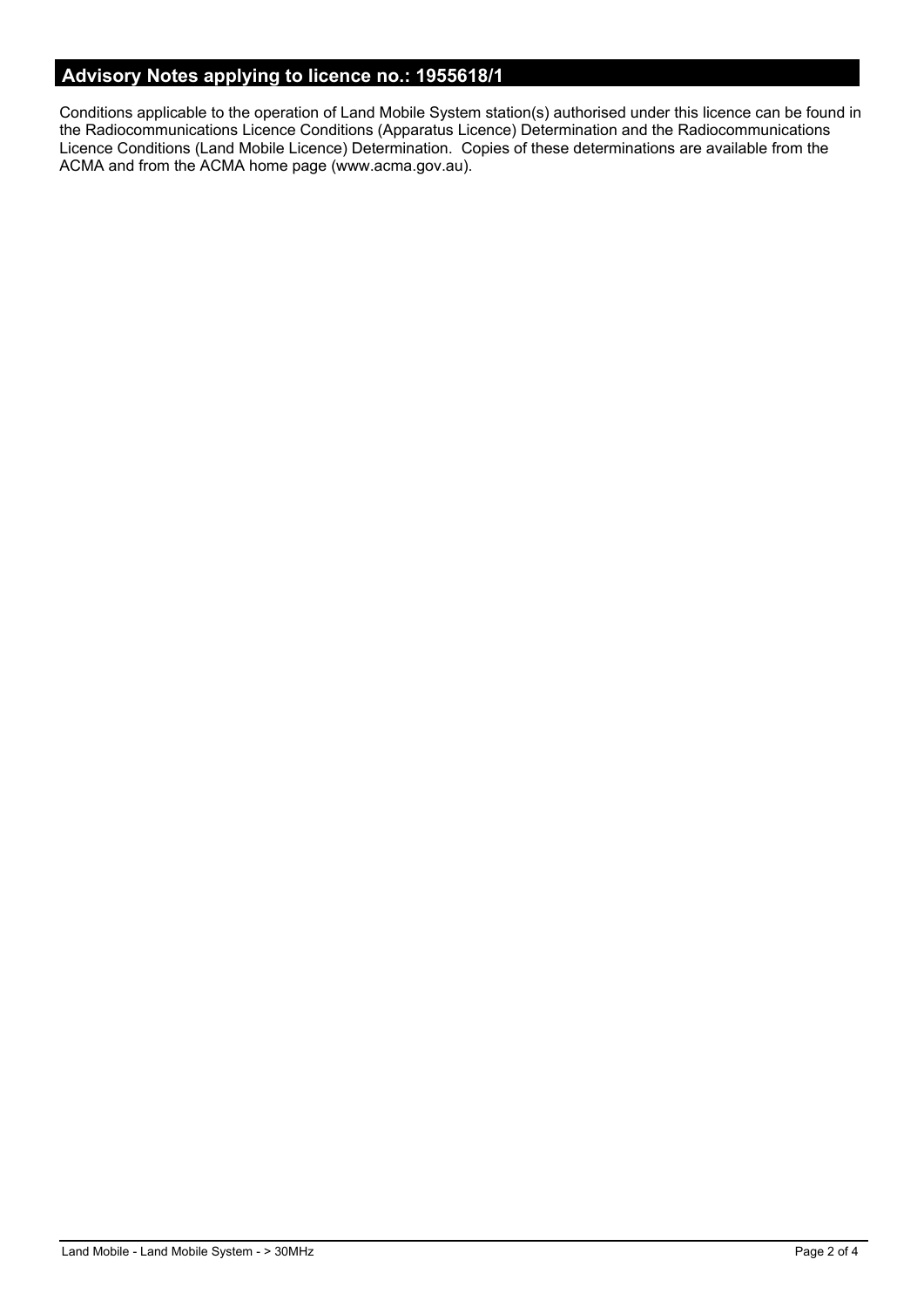## **Technical characteristics**

Below is a summary of the technical characteristics of the licensed service. Further technical details not displayed here may be found on the ACMA website.

## **Main Station Site**

### **Station 1:**

| <b>Site details</b>        |                                                                     |  |
|----------------------------|---------------------------------------------------------------------|--|
| Site ID                    | 9016956                                                             |  |
| Site address               | DGPS Site, Dimboola-Rainbow Road, 2.3 km North of, JEPARIT VIC 3423 |  |
| Co-ordinates (GDA94)       | Latitude: -36.120339<br>Longitude: 141.988193                       |  |
| <b>Transmitter details</b> |                                                                     |  |
| Assigned frequency         | 465.200000 MHz                                                      |  |
| <b>Bandwidth</b>           | 12.5000 kHz                                                         |  |
| Freq. assign. ID           | 0001103709                                                          |  |
| Transmitter power          | 2.00 W                                                              |  |
| <b>EIRP</b>                | 10.00 W                                                             |  |
| Emission designator        | 10K1F1D                                                             |  |
| Antenna details            |                                                                     |  |
| Antenna ID                 | 80924                                                               |  |
| Antenna polarisation       | V - Vertical linear                                                 |  |
| Antenna azimuth            |                                                                     |  |
| Antenna height (m)         | 30                                                                  |  |
| Antenna type               | <b>Colinear Vertical-U</b>                                          |  |
| <b>Receiver details</b>    |                                                                     |  |
| Assigned frequency         | 455.200000 MHz                                                      |  |
| <b>Bandwidth</b>           | 12.5000 kHz                                                         |  |
| Freq. assign. ID           | 0001103712                                                          |  |
| Transmitter power          | N/A                                                                 |  |
| <b>EIRP</b>                | N/A                                                                 |  |
| Emission designator        | 10K1F1D                                                             |  |
| Antenna details            |                                                                     |  |
| Antenna ID                 | 80924                                                               |  |
| Antenna polarisation       | V - Vertical linear                                                 |  |
| Antenna azimuth            |                                                                     |  |
| Antenna height (m)         | 30                                                                  |  |
| Antenna type               | <b>Colinear Vertical-U</b>                                          |  |

# **Special Conditions applying to Station 1**

The level of power in the adjacent channel must not exceed -16dBm.

The level of all discreet spurious components, measured at the output of the transmitter, must not exceed -30dBm.